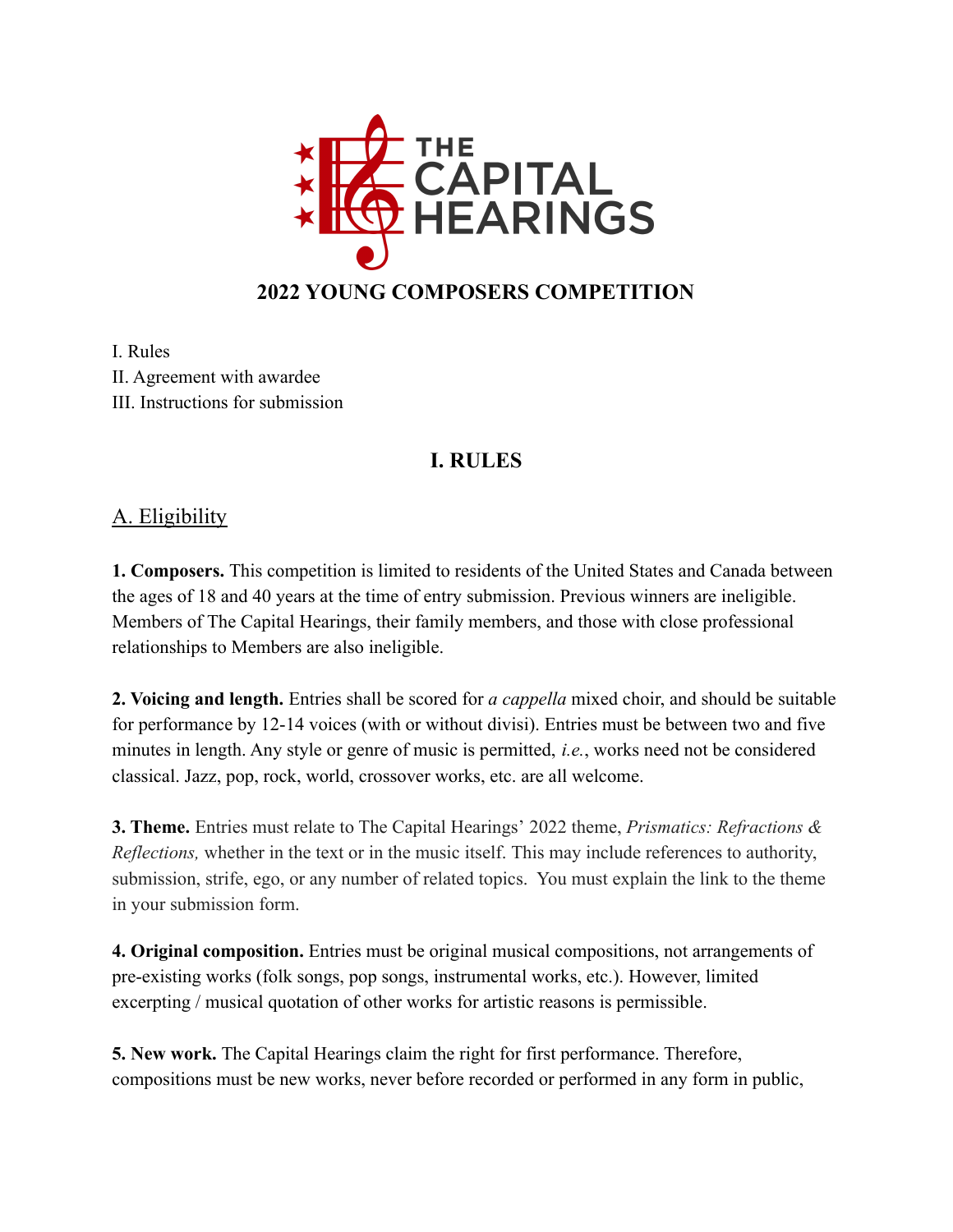outside a studio or classroom in an academic forum or workshop setting, with no public premiere intended.

- Entries may have been previously submitted in other contests, providing that no part of the composition has been a prize-winning entry.
- Prior publication of the work is disqualifying. However, if a work has only been *self*-published, the composer may submit the work if (A) no actual sale or distribution has occurred, *and* (B) the work is *withdrawn from sale* until a result for this competition is announced.

**6. Rights to texts.** Compositions using copyrighted texts *must* be accompanied by (A) proof of the composer's right to use and/or distribute the text for the submitted work, *and* (B) proof or other relevant information regarding The Capital Hearings' ability to license the text for a first commercial recording of the work.

#### B. Procedures

**1. No entry fee or costs.** There is no fee for entry. This competition has also been designed to eliminate any need for composers to incur duplication, mailing, or other costs.

**2. One work per submission.** Only one composition per submission will be accepted, but multiple submissions are welcome.

**3. Deadline.** All entries must be received by 11:59 PM (Eastern) on Wednesday, June 15, 2022. Notification to winner(s) and all participants will be provided by July 15. Applicants will be notified by that date if any delays occur in the evaluation process.

**4. Materials for submission.** Entries are accepted online only through our **[submission form](https://caphearings.seamlessdocs.com/f/composers)**. The following items are required:

- Score. Scores should be provided in PDF format and must be clearly identified as to *title* and *source of text*. **The composer's name should NOT appear on the score.**
- Audio. The audio realization may be MIDI, MP3, etc. If no audio exists or can be made to replicate the composer's intention, please explain why in the space provided in the submission form.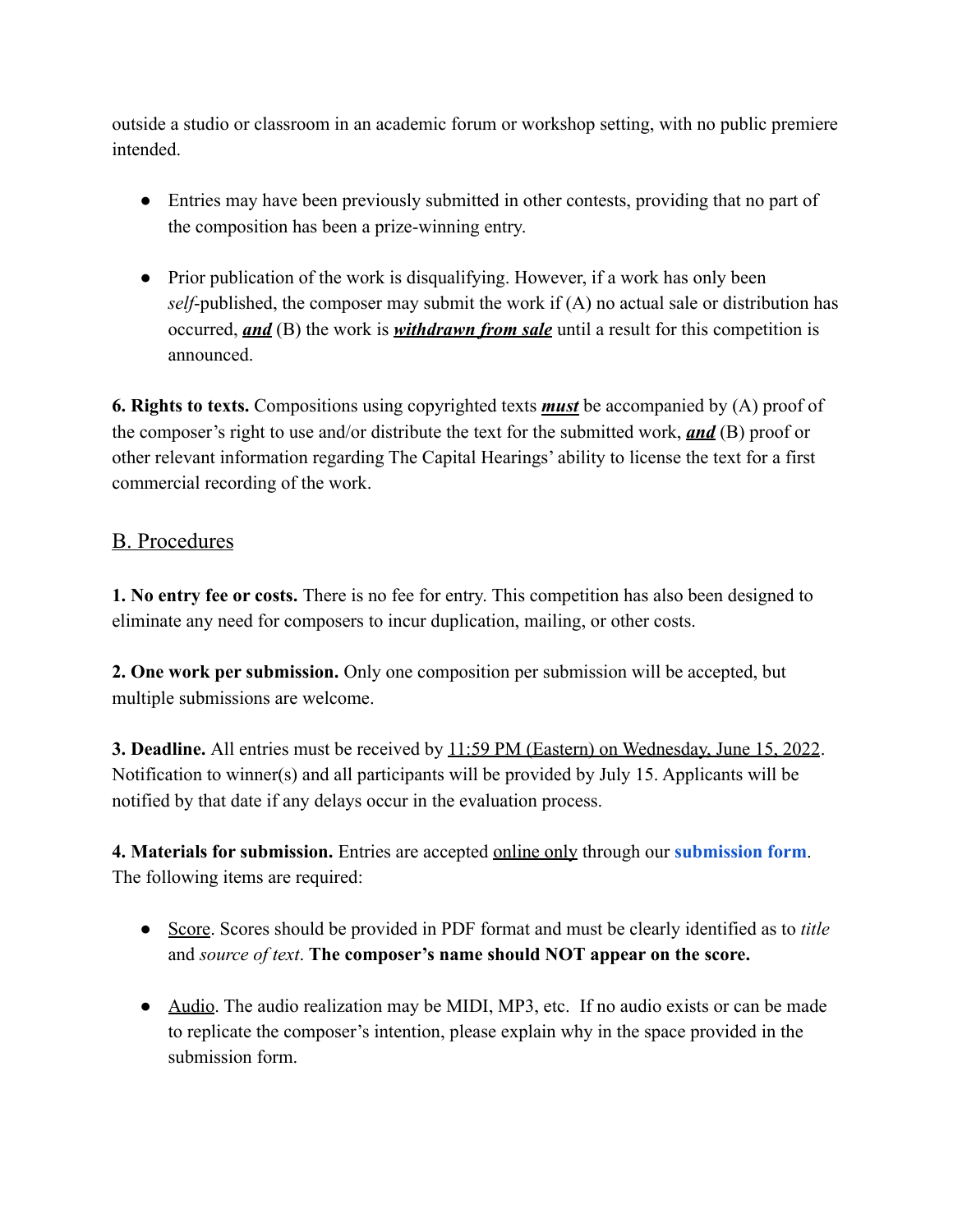$\bullet$  Text. A standalone version of the underlying text(s), unless this is already included in the score PDF. The purpose is to facilitate easy reading of the text / poem / etc. as part of our evaluation process. **English translations of any foreign-language texts must be included.**

The Capital Hearings will ensure that digital files and/or physical copies will not be shared, forwarded, or distributed beyond our membership.

**5. Additional material regarding copyrighted texts.** Texts first published in 1927 or later are usually copyrighted, except for certain exceptions like U.S. Government works. Read **[here](http://www.ascap.com/concert/composeradvice.aspx)** for details. For works using any text(s) that are not in the public domain or created by the composer, **applicants must include:**

- Proof of the composer's right to use and/or distribute the text for the submitted work, *and*
- Proof or other relevant information regarding The Capital Hearings' ability to license the text for a first commercial recording of the work, e.g., information about a lyricist you have collaborated with.

**6. Evaluation copies.** The Capital Hearings will produce physical copies of selected entries for evaluation purposes, potentially including a reading of finalists by the ensemble. For all entries not awarded, these copies will be collected and destroyed once the competition has concluded.

**7. Awards.** The cash award is \$1,000. Multiple awards may be made in the same year. The Capital Hearings reserve the right to make no award if no entry is deemed to be of sufficient quality and/or suitability for our ensemble. However, it is our good-faith intent to make at least one award.

**8. Legal.** This Competition is governed by District of Columbia law. Courts covering D.C. shall have exclusive jurisdiction over all claims, and all parties accept such jurisdiction. Entrants release The Capital Hearings from any claims related to entry, and agree to indemnify The Capital Hearings against any third-party claims, including copyright infringement claims, that may result from submitting an entry.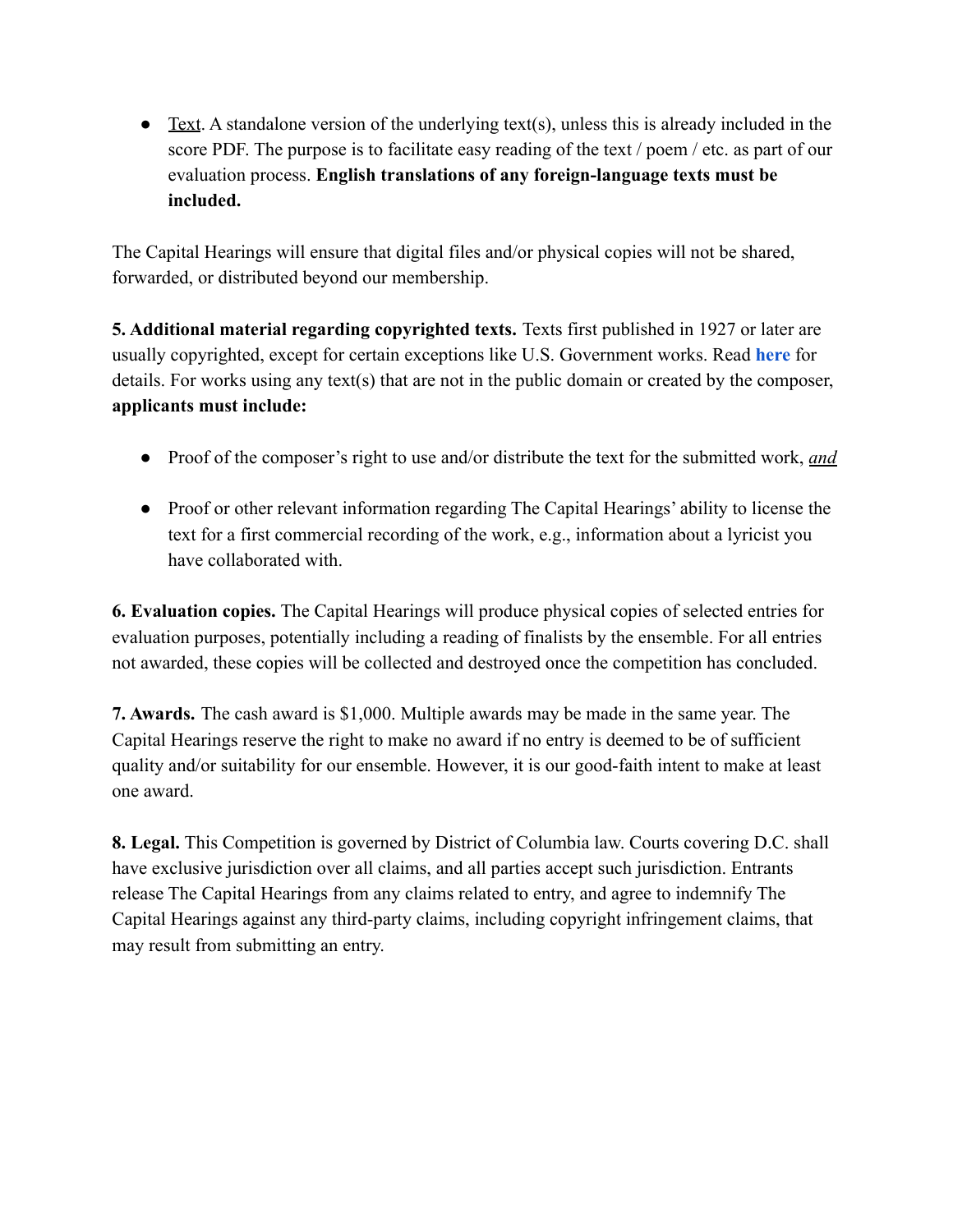### **II. AGREEMENT WITH AWARDEES**

**1. Scope.** This agreement shall apply between The Capital Hearings and the composer of any work awarded in the 2022 Young Composers Competition (hereafter "Composer").

**2. Award.** The amount of the award is \$1,000 cash.

**3. Copies.** Composer grants The Capital Hearings permission to make and/or retain sufficient physical copies of the awarded work for the use of its members. Copies will be destroyed upon Composer's request only if required for third-party publication.

**4. Performances.** Composer grants The Capital Hearings the right to premiere the awarded work in 2022, and a perpetual worldwide non-exclusive license to perform the awarded work. However, The Capital Hearings reserve the right to award an entry without performing the work.

**5. Travel.** If Composer is interested in attending the premiere, The Capital Hearings may, at their option, explore whether a portion of Composer's travel expenses can be subsidized.

**6. Archival recording.** The Capital Hearings will endeavor to create and provide Composer with an archival recording of the premiere or an early performance. The Capital Hearings and Composer grant each other permission to use this recording for promotional purposes only, including on their websites, submission for grants or contests, etc. Both The Capital Hearings and Composer agree to provide appropriate credit to the other party.

**7. License for first commercial recording.** Composer grants The Capital Hearings a license to make and distribute the first commercial recording of the work. The Capital Hearings agree to pay Composer royalties at the statutory rate for compulsory licenses, *e.g.*, 9.1 cents / copy for physical CDs. This license shall be *exclusive* to The Capital Hearings (that is, Composer may not license first recording rights to others) for the period ending two years after the premiere, or October 1, 2021, whichever is earlier. The Capital Hearings will provide a good-faith opportunity for Composer's artistic feedback. This may include offering comments on an archival recording of the premiere.

**8. License for marketing material.** Composer grants The Capital Hearings permission to use or publish texts or other related material in connection with the work, such as for program notes, liner notes, on its website, or in marketing materials. Such uses will be properly credited to the author(s). Composer further grants The Capital Hearings permission to use Composer's name, likeness, biography, and related information for marketing purposes, including in promotional materials.